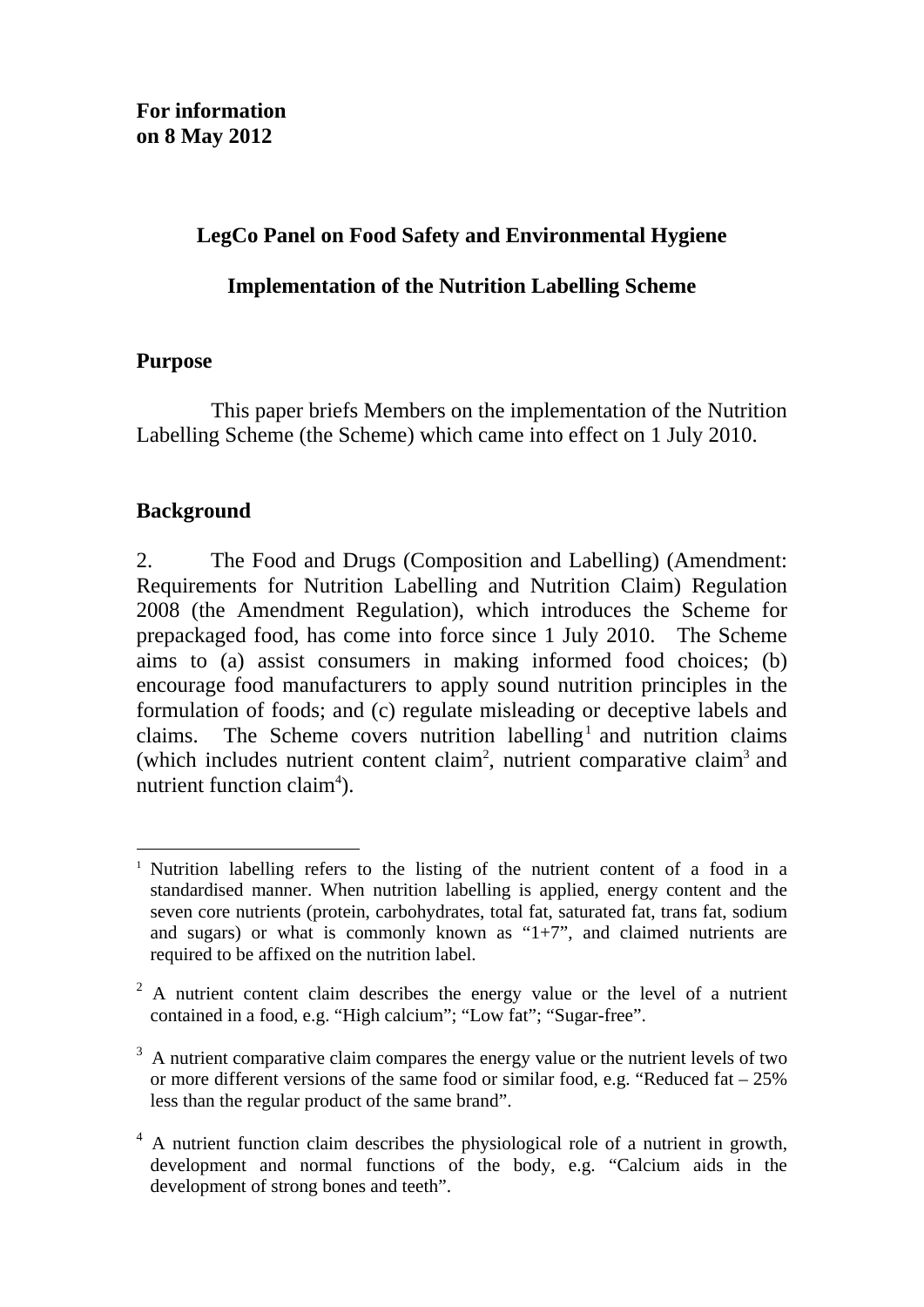3. The Amendment Regulation provides a Small Volume Exemption (SVE) scheme for prepackaged food with annual sales volume not exceeding 30 000 units which does not carry nutrition claims. In light of operational experience, the Centre for Food Safety (CFS) is reviewing the fees chargeable under the SVE scheme. In addition, CFS has assessed the impact of the Scheme on the food choice through surveys conducted by independent consultants.

4. Since the passage of the Amendment Regulation by the Legislative Council in May 2008, CFS has been carrying out a variety of publicity and education programmes to enhance public understanding of the Scheme. Following the three-year Publicity and Education Campaign which ended in June 2011, CFS launched a two-year enhancement programme on nutrition labelling in July 2011 to sustain the effort in motivating behavioural changes among consumers in the use of nutrition information on labels.

5. The Scheme requires that nutrition labels be legible so that consumers can make informed healthy choices. However, no specific legibility requirement has been stipulated in the Amendment Regulation. To promote good practice in providing legible information on food labels (including nutrition labels), CFS has developed a set of trade guidelines on preparation of legible food labels.

# **Compliance with the Scheme**

6. As at 13 April 2012, CFS has checked the nutrition label of 19 340 prepackaged food products with 188 found not complying with the Scheme. The overall compliance rate is 99.03%. Of the 188 non-compliant cases, 121 were identified by visual checking for not complying with the statutory " $1+7$ " labelling requirements and 67 by chemical analysis on the inaccuracy of the nutrition labels and nutrition claims. Details are at **Annex I**.

7. In the first year of implementing the Scheme, upon detection of irregularities such as incomplete nutrition label and discrepancy between the stated nutrient content on the nutrition label and test results, CFS would first issue a letter to the retailer / manufacturer / importer concerned requiring an explanation within 21 days. If the explanation was not accepted by CFS, a warning letter would be issued requiring actions to comply with the requirements of the Scheme within 60 days. For traders who failed to do so, CFS would initiate prosecution.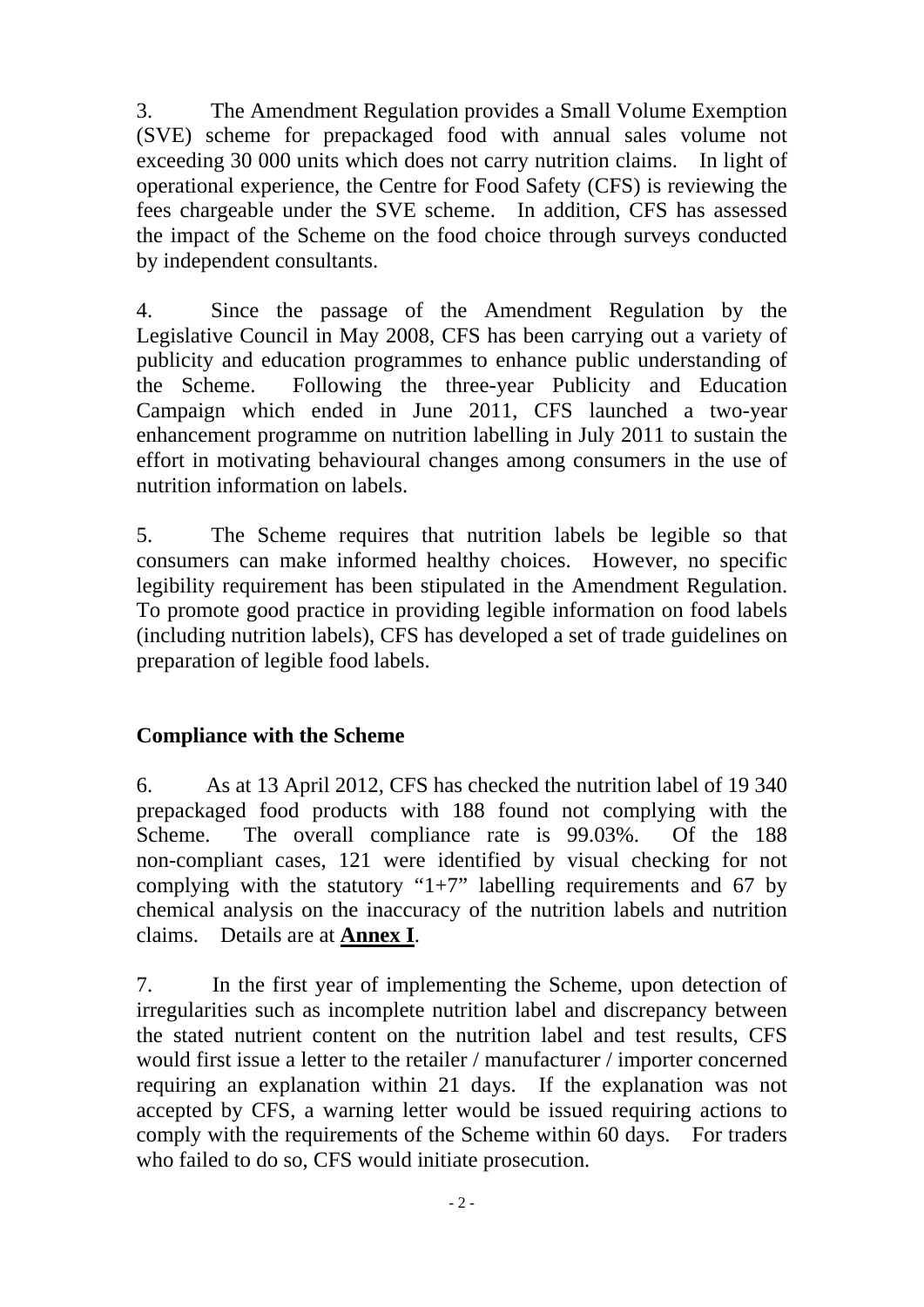8. Since July 2011, CFS has tightened up its enforcement strategy, taking into account the operational experience gained during the first year of implementing the Scheme. Where irregularities such as incomplete nutrition label are identified, CFS will issue a warning letter to the retailer / manufacturer / importer concerned requiring actions to comply with the requirements of the Scheme within 60 days. For discrepancy between the actual nutrient content based on test result and the stated value on the nutrition label, CFS will issue a letter to the retailer / manufacturer / importer concerned requiring an explanation within 21 days. If the explanation is not accepted by CFS, a warning letter requiring actions to comply with the requirements of the Scheme within 39 days will then be issued. In case the food item with detected discrepancy remains on sale, CFS will initiate prosecution.

9. CFS has further reviewed the enforcement strategy for festive food, for example, rice dumpling. Starting in June 2012, if irregularities of festive food such as incomplete nutrition label are identified, CFS will give verbal warnings to the trader concerned, requiring action to rectify the irregularities within 7 days. If the irregularities persist, a warning letter will be issued to the trader. For traders who fail to comply within 7 days after the issue of the warning letters, CFS will initiate prosecution. The reason for the shorter time allowed for compliance is that the window for selling such festive food may be as short as 4 to 6 weeks.

10. So far, traders have been co-operative. They have either withdrawn the product concerned from the shelf or rectified the nutrition label according to the statutory requirements of the Scheme. At this stage, no prosecution has been made.

# *A risk-based enforcement approach*

 $\overline{a}$ 

11. CFS has adopted a risk-based enforcement approach as recommended in Independent Commission Against Corruption (ICAC)'s assignment report on enforcement of food labelling requirements since 1 April 2011, targeting at high-risk retail outlets<sup>5</sup>. CFS is building up a database of 2 300 retail outlets to facilitate inspection, surveillance, enforcement, risk management and public education work. Internal

 $<sup>5</sup>$  High-risk retail outlets include those poorly managed outlets, often of a small scale,</sup> selling mainly prepackaged food with nutrition claims (e.g. health food), or with unsatisfactory past records (e.g. premises with labelling irregularities detected previously).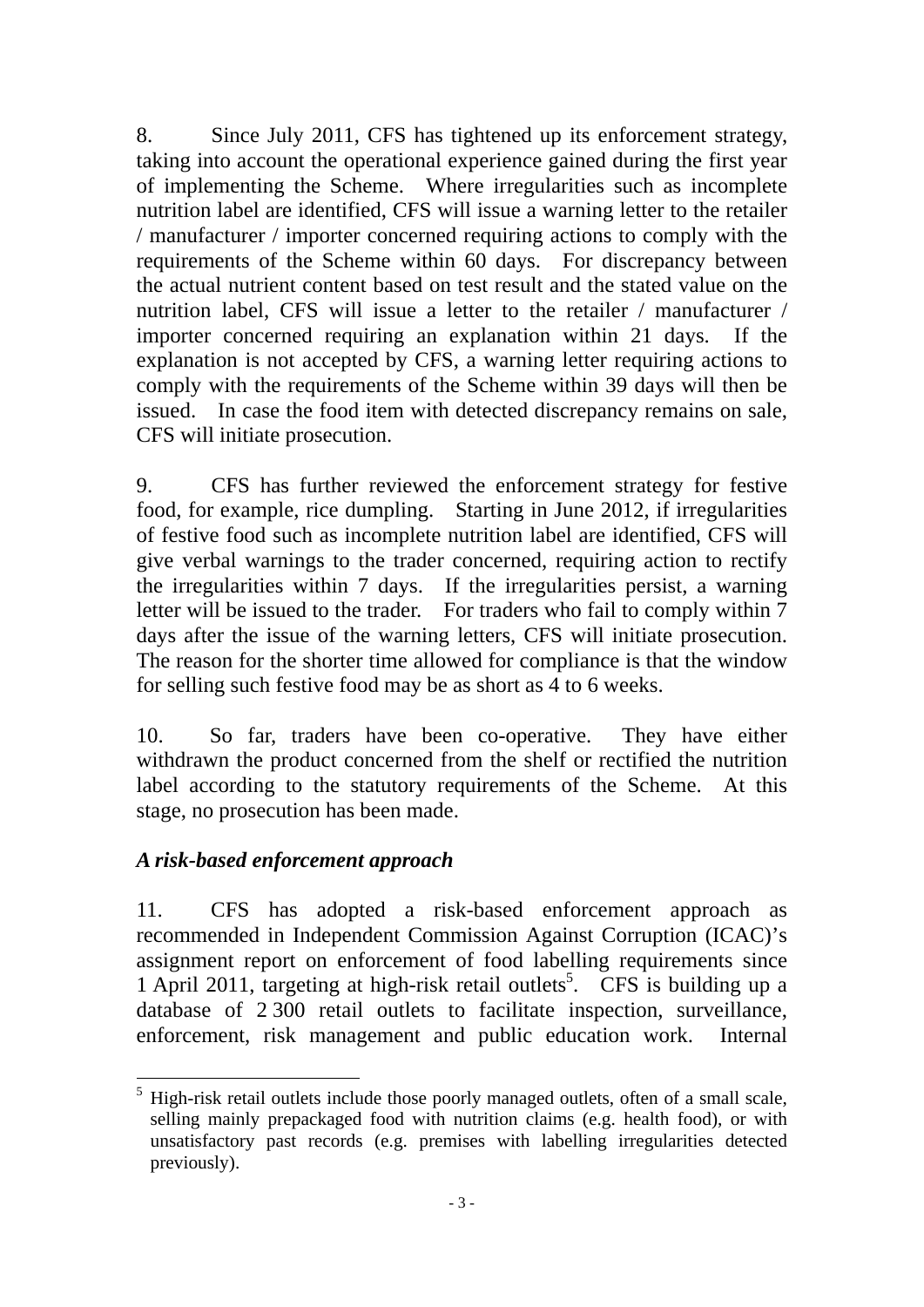guidelines for blitz operations have been updated accordingly, setting out the risk-based inspection requirements and details of follow-up actions if non-compliance cases are detected, so that any breaches identified are rectified and will not persist. With effect from March 2012, products with unsatisfactory testing results are announced in the monthly Report on Nutrition Labelling Testing Results in CFS's website.

## **SVE Scheme**

12. Applications for SVE have commenced since 1 September 2009. The SVE scheme has been well utilized by the trade. As at 13 April 2012, there were 45 427 SVE applications (since 1 September 2009), of which 41 812 were approved and 2 057 were rejected, mostly due to the presence of nutrition claims<sup>6</sup>. The rest have either been withdrawn by the applicants or are being processed. In terms of country of origin, Japan (49%), USA (9%) and UK (7%) took up 65% of the applications approved. Details are at **Annex II**. Currently there are 20 266 SVE products with valid exemption in the market.

## *Review of SVE Fees*

 $\overline{a}$ 

13. The fees for SVE applications are charged on a full-cost recovery basis which include staff cost, departmental expenses, accommodation cost and administrative cost. As stipulated in subsections 1(3) and 2(3) of Part 2 of Schedule 6 to the Food and Drugs (Composition and Labelling) Regulations (Cap. 132W), the SVE fee for new and renewal application is \$345 and \$335 respectively.

14. CFS is reviewing the SVE fees. As the average processing time of an online application is less than that of a paper application (for both new and renewal application), CFS is considering the introduction of a reduced fee for online application, which will encourage the trade to submit their applications through electronic means. In addition, the use of online application will save paper and is in line with the

<sup>6</sup> Regulation 4B(4) of the Food and Drugs (Composition and Labelling) Regulations (Cap.132W) stipulates that if any nutrition claim is made on the label of, or in any advertisement for, any item in respect of which an exemption has been granted under Part 2 of Schedule 6 (i.e. the SVE), prepackaged food shall be marked or labelled with its energy value and nutrient content in compliance with Part 1 of Schedule 5 of Cap.132W, i.e the nutrition labelling requirement. Application for SVE in respect of a prepackaged food (which seeks to exempt the food from the nutrition labelling requirement) with nutrition claim will therefore be rejected.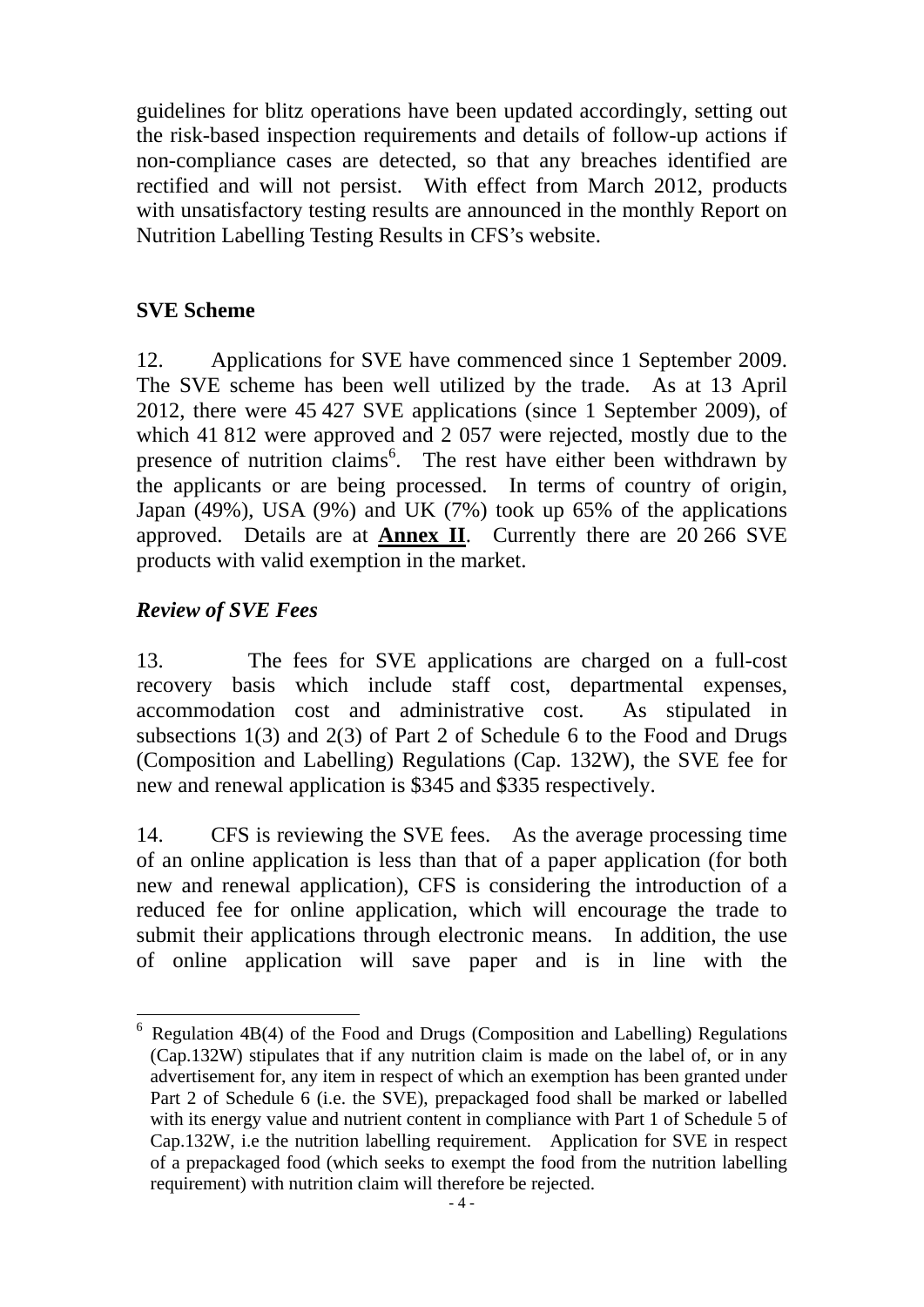Administration's policy on environmental protection. CFS aims to complete the review in the second half of 2012.

# **Impact on Food Choice**

15. There has been concern that the Scheme may limit the food choice of the public, either by reducing the number of prepackaged food products available in the local market or by hindering the introduction of new products into Hong Kong. To assess the impact of the Scheme, CFS has commissioned two independent consultants to conduct two series of surveys since late 2009, namely the Market Survey and the Food Expo Survey.

# *Market Survey*

16. CFS has commissioned the Market Survey to find out the quantity of different types of prepackaged food products available in various retail outlets, e.g. supermarkets, specialty shops (including shops specialised in health foods, organic products and snacks), and ethnic shops (including Filipino, Indonesian, Indian, Thai and Nepalese / Pakistani), before and after the implementation of the Scheme. The first and second (pre-implementation) surveys were conducted from September 2009 to January 2010 and March to April 2010 respectively, while the third (post-implementation) one was conducted from March to April 2011.

17. According to the results of the first and second surveys, there were around 73 000 prepackaged food products in the market that would be regulated by the Amendment Regulation before its implementation. After the implementation of the Scheme, there was actually a slight increase to around 78 000 prepackaged food products as revealed by the third survey.

18. The Market Survey suggested that there was no significant impact on the food choice in supermarkets (two pre-implementation surveys: 49 000 and 53 000 products; post-implementation survey: 49 000 products). Although the number of prepackaged food products in ethnic shops was found to have reduced after the commencement of the Scheme (two pre-implementation surveys: 4 900 and 5 000 products; post-implementation survey: 3 700 products), there was an increase in the number of prepackaged food products sold in specialty shops (two pre-implementation surveys: 19 000 and 17 000 products; post-implementation survey: 25 000 products). All in all, the survey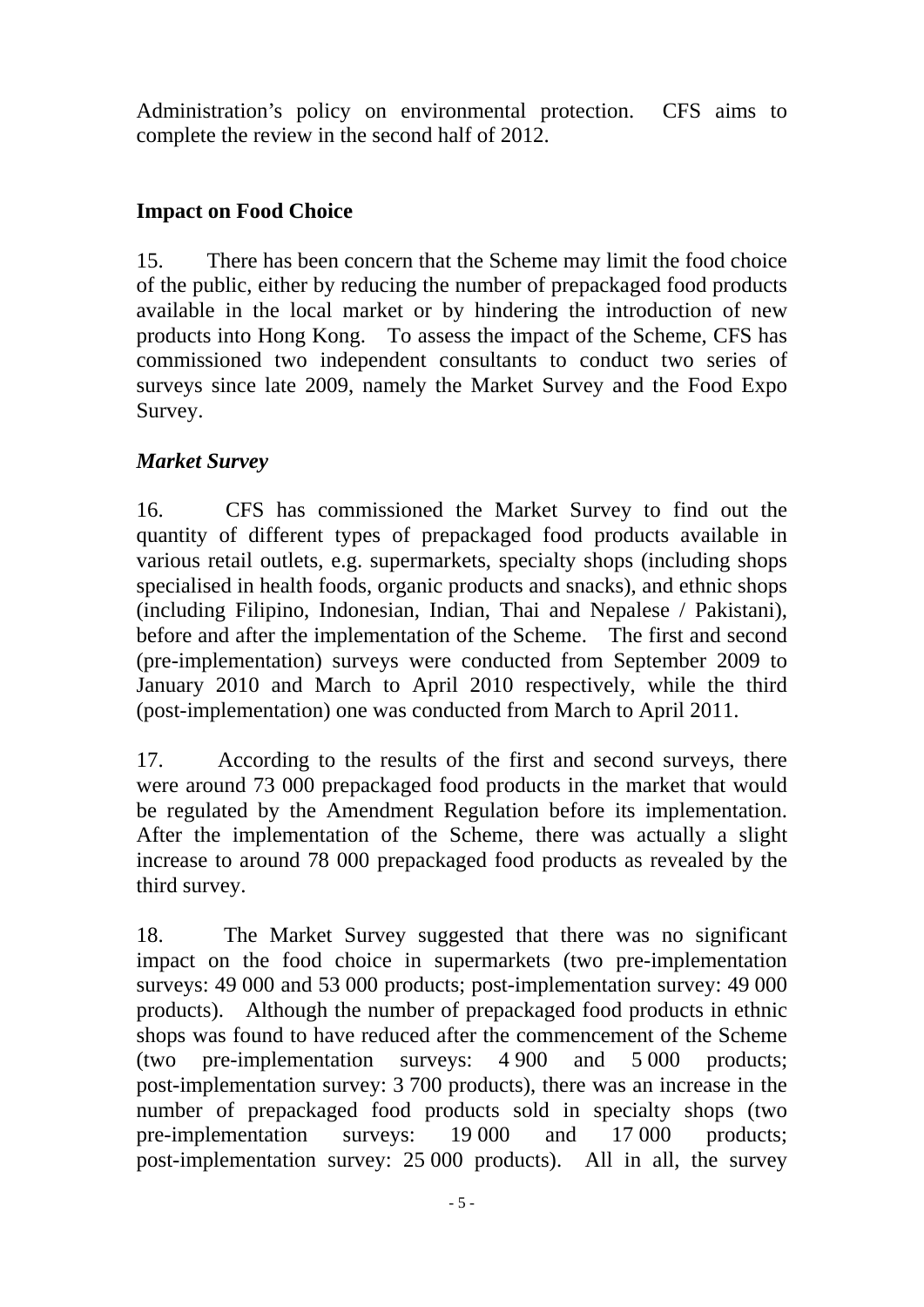showed that the implementation of the Scheme did not have any apparent impact on the total number of prepackaged food products in the market.

# *Food Expo Survey*

19. The annual Food Expo held at the Hong Kong Convention and Exhibition Centre (HKCEC) by the Hong Kong Trade Development Council has been widely accepted to be a testing ground for introducing new-to-market prepackaged food products into Hong Kong. CFS has thus commissioned an independent consultant to conduct a survey in the Food Expos of both 2010 and 2011. The purpose is to assess the impact of the Scheme on new-to-market prepackaged food products introduced via Food Expo by comparing the data collected in Food Expo 2011 with that of the Food Expo 2010 as the baseline.

20. The survey covered 560 exhibitors in Food Expo 2011, mainly from Hong Kong (44%), Mainland (30%), Japan (17%) and Korea (5%). Of the exhibitors who participated in both Expos (291 exhibitors), 74.2% indicated that the number of new-to-market products they brought in 2011 was no less than that in 2010. For the remaining 25.8% who brought in fewer new-to-market products in 2011, the majority of them expressed that the decline was mainly due to 'no new products' (29%); 'satisfying market demands' (17%) and 'business reasons, such as scale-down' (16%). Only less than 3% of them attributed the decline to the Scheme. In addition, there was a slight decrease in the new-to-market prepackaged food products for which some modification of the labels had been carried out because of the Scheme or exemption had been granted under the SVE (about 51% in 2010 and 41% in 2011). This indicated that traders were able to source new products complying with the Scheme more easily in the market, thus reducing the necessary modifications required and the related compliance cost. It was also noted that the SVE-related expenses were shared among different parties of the trade, with the exporters (non-Hong Kong-based traders) taking up a relatively larger proportion in both years (41% in 2011 and 35% in 2010).

21. The results indicated that the introduction of the Scheme did not have any significant impact on the new-to-market prepackaged food products being introduced via Food Expo. Factors such as changes in marketing strategies and business objectives of some exhibitors appeared to have a more significant impact on the number of new-to-market prepackaged food products that were sold or promoted in the Food Expo 2011.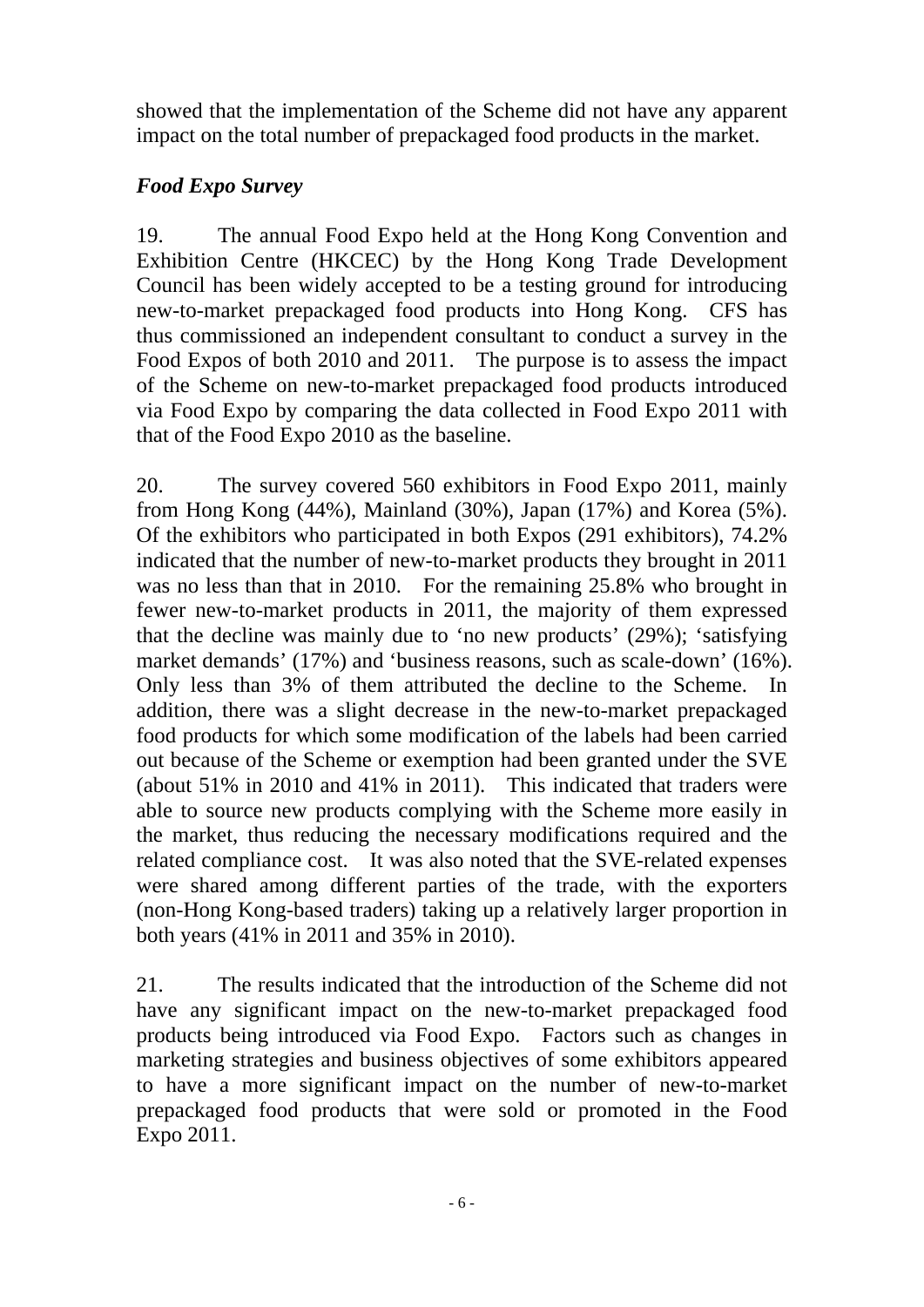# **Publicity and Education**

22. To reap the benefits of the Scheme, it is important to educate the public on how to make use of the information in nutrition labels to make healthier food choices. To this end, CFS conducted a three-year Publicity and Education Campaign from June 2008 to June 2011. According to a survey conducted by the Bauhinia Foundation Research Centre in June 2011 which interviewed over 1 000 citizens, nearly 80% agreed that the implementation of the Scheme assisted them in making healthier food choices. Over half of the respondents considered that the Scheme has enhanced their confidence in the nutrition content and nutrition claims on the prepackaged food products.

23. Behavioural changes require long-term efforts. To sustain the educational effort in motivating behavioural changes in the use of nutrition labelling, CFS has carried out a two-year enhancement programme on nutrition labelling targeting youths and general public since July 2011 to consolidate the efforts in motivating behavioural changes among the public at large.

24. To promote the wider application of nutrition information by consumers, CFS launched a mobile phone application (the App) "Nutrition Calculator" ("NuCal")<sup>7</sup> in October 2011. The App is popular with more than 38 900 downloads and ranks among the most popular apps in the "Health and Fitness" category. With NuCal, one can set up a personal database for recording nutrition information of their favourite prepackaged food items and work out the amount to consume without exceeding the upper limit for the daily intake of the nutrients. An upgraded version of the App was launched in April 2012 with a new feature to enable users to exchange information on food items in their personal database via Bluetooth. CFS will continue to sustain its publicity and public educational efforts in collaboration with the education sector and community organisations to promote the use of information on nutrition labels among different target groups.

 $\overline{a}$ 7 Details of the App are available at CFS's website (www.cfs.gov.hk). The App can be downloaded at the App Store by searching any of the following keywords: nucal, cfs or nutrition calculator.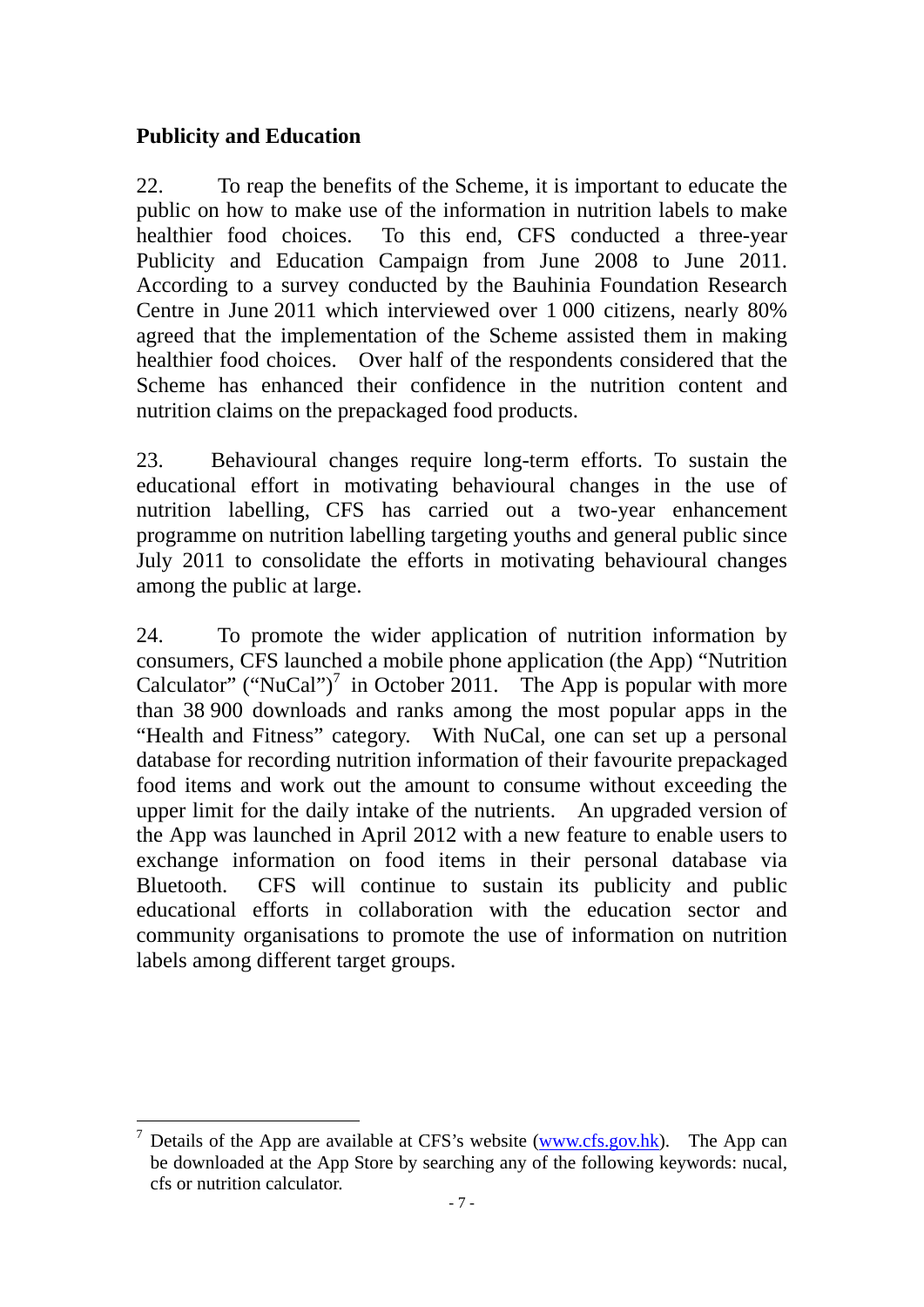# **Trade guidelines on preparation of legible food label**

25. At present, the Food and Drugs (Composition and Labelling) Regulations (Cap. 132W) require the following information to be legibly marked on the food label of all prepackaged food, unless otherwise exempted –

- (i) name of the food;
- (ii) list of ingredients (including ingredients, allergenic substances and additives);
- (iii) indication of durability;
- (iv) special conditions for storage or instruction for use;
- (v) count, weight or volume;
- (vi) name and address of manufacturer or packer; and
- (vii) nutrition label.

26. Without limiting the design of the food label of the products, traders are required to note the legal requirement on legibility and ensure all the required information is shown clearly in the food labels. A set of "Trade guidelines on preparation of legible food label" (Guidelines) has been drafted to provide principles and examples of legible food labels for trade's reference. The draft Guidelines were uploaded to CFS's website for consultation in December 2011 and discussed with the trade during meetings of the Working Group on Nutrition Labelling and Trade Consultation Forums. The finalised Guidelines (**Annex III**) have taken into account international practice, legal requirements as well as feedback from the trade and consumer groups, including the Consumer Council and CFS' Consumer Liaison Group. The Guidelines cover what constitute acceptable font size, good contrast and sufficient spacing. Besides, the Guidelines also highlight other relevant factors in enhancing the clarity of words, such as appropriate font type, suitable printing technology and non-reflective printing surface.

27. Traders are strongly recommended to observe the three elements of legible food labels (i.e. suitable font size, good contrast and enough spacing) when preparing food labels for their prepackaged products in order to comply with the legibility requirement of the food labelling regulation. CFS will make reference to the Guidelines in assessing the legibility of nutrition label of the prepackaged products during their surveillance. CFS will take appropriate enforcement action if prepackaged food is not legibly marked or labelled under the Food and Drugs (Composition and Labelling) Regulations (Cap. 132W).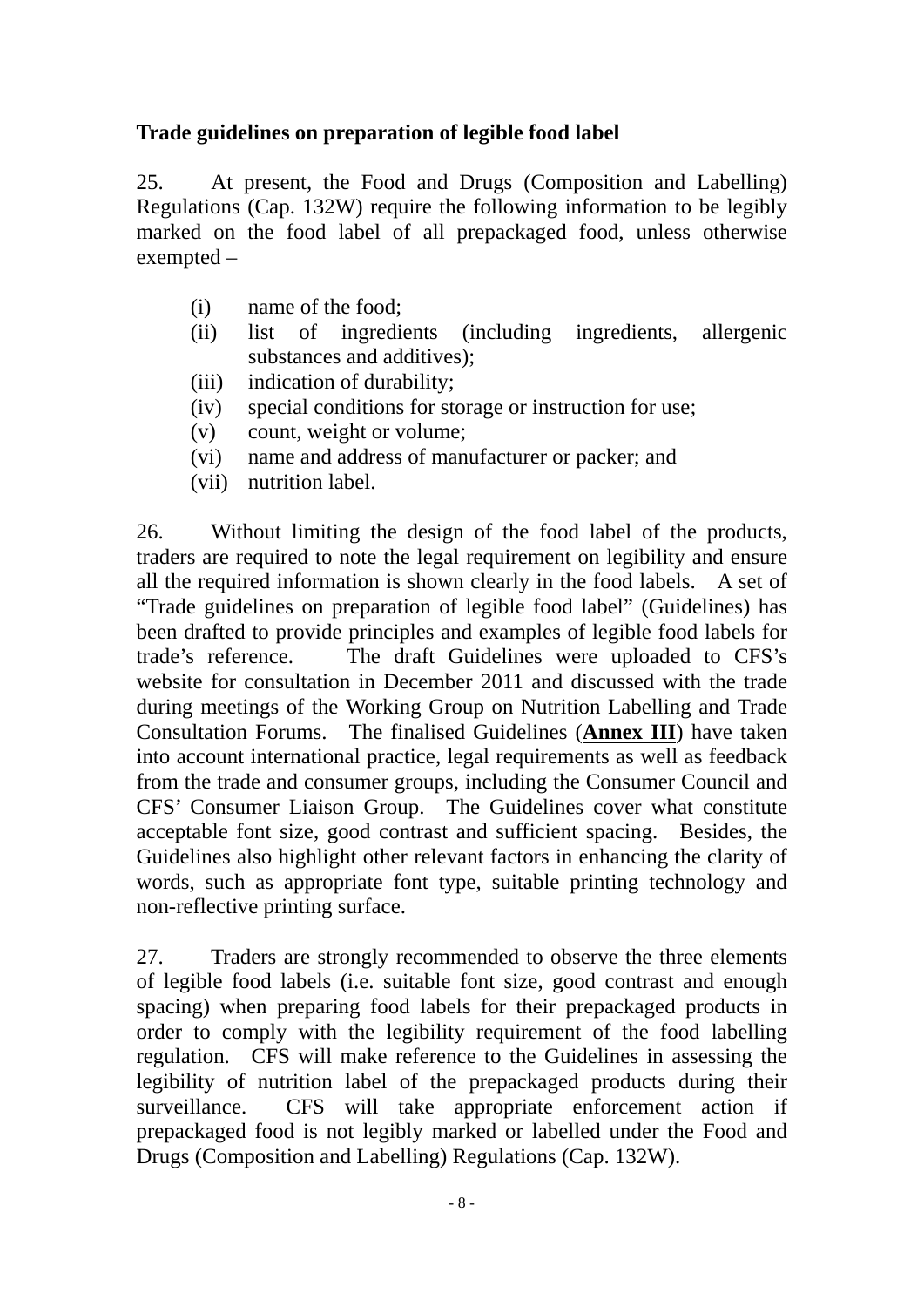# **Advice Sought**

28. Members are invited to note the progress of implementation of the Scheme and the "Trade guidelines on preparation of legible food label".

**Food and Health Bureau Food and Environmental Hygiene Department Centre for Food Safety** 

**April 2012**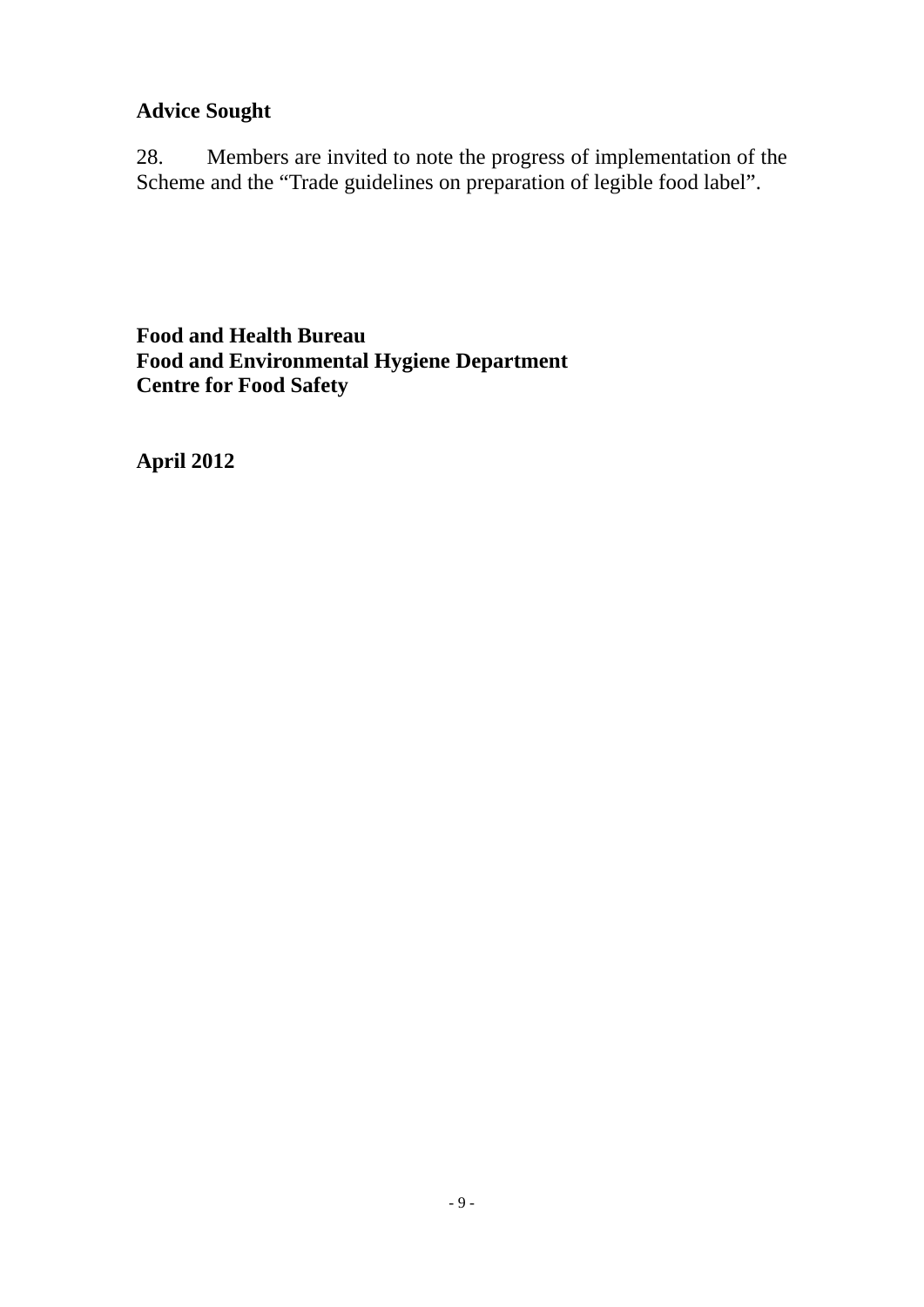# **Annex I**

# **Detailed breakdown of 188 non-compliant cases**

| <b>Nature of</b><br>non-compliance                                                                                                   | No. of cases for<br>the year of 2010<br>$(1.7.2010 -$<br>31.12.2010) | <b>No. of Cases</b><br>(2011) | <b>No. of Cases</b><br>(2012)<br>as at 13.4.2012 |
|--------------------------------------------------------------------------------------------------------------------------------------|----------------------------------------------------------------------|-------------------------------|--------------------------------------------------|
| No or incomplete " $1+7$ "<br>nutrition label                                                                                        | 43                                                                   | 24                            | 3                                                |
| Inappropriate nutrition<br>label format                                                                                              | 4                                                                    | 3                             | $\boldsymbol{0}$                                 |
| Inappropriate nutrient<br>claim (nutrient content<br>claim and nutrient<br>function claim)                                           | 7                                                                    | 11                            | $\overline{0}$                                   |
| Inappropriate language                                                                                                               | 12                                                                   | 3                             | $\overline{2}$                                   |
| Involving more than one<br>type of irregularity (e.g.<br>incomplete " $1+7$ "<br>nutrition, inappropriate<br>nutrition label format) | $\overline{0}$                                                       | 7                             | $\overline{2}$                                   |
| Discrepancy on declared<br>nutrient value confirmed<br>after chemical analysis                                                       | 30                                                                   | 29                            | 8                                                |
| Sub Total                                                                                                                            | 96                                                                   | 77                            | 15                                               |
| Total                                                                                                                                |                                                                      | 188                           |                                                  |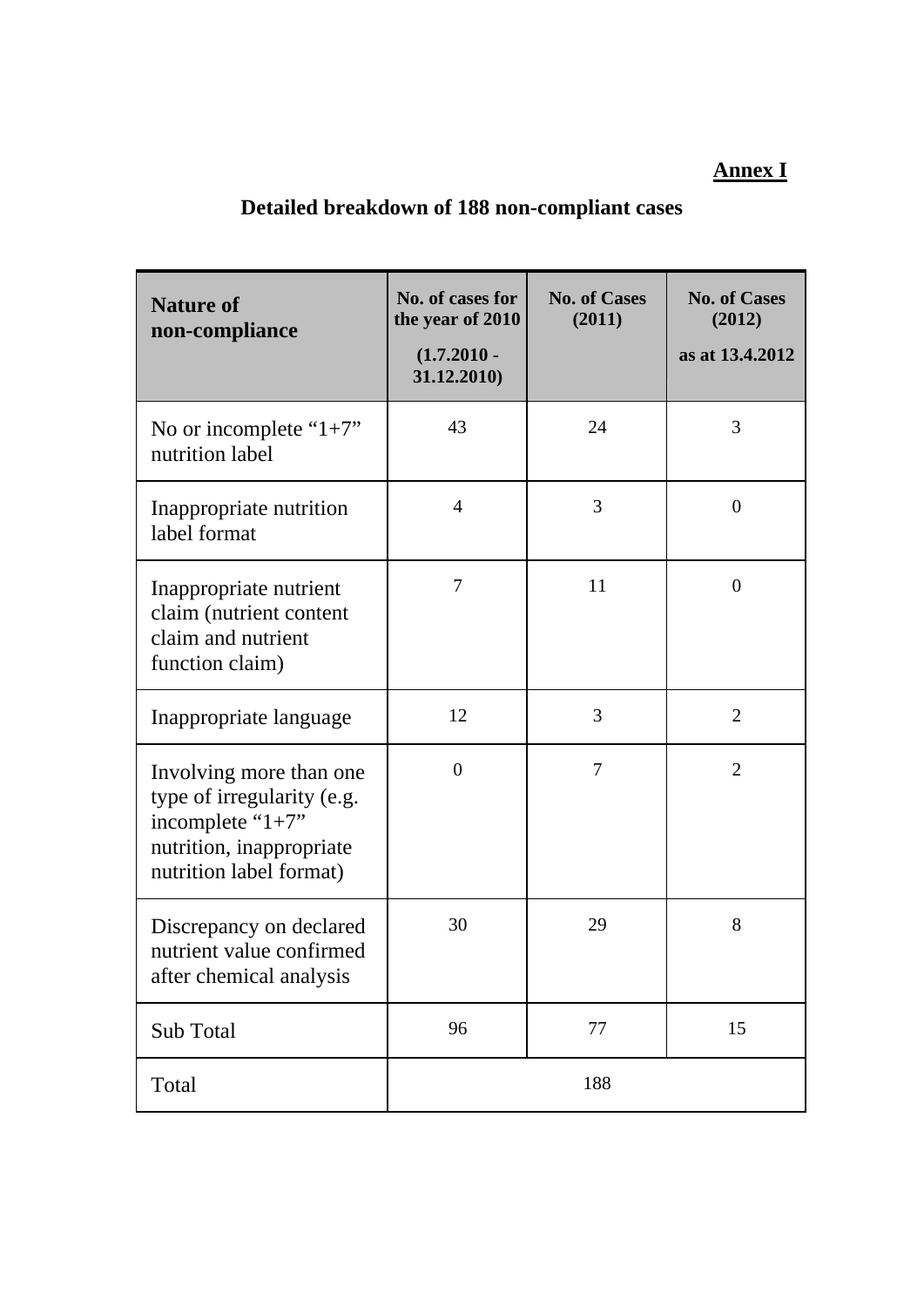## **Annex II**

# **Detailed breakdown of SVE applications (as at 13 April 2012)**

| No. of applications                  | Position as at $13.4.2012$ |  |
|--------------------------------------|----------------------------|--|
| Received<br>(a)                      | 45 427                     |  |
| Approved<br>(b)                      | 41812                      |  |
| Rejected<br>(c)                      | $2057*$                    |  |
| Withdrawn by the<br>applicant<br>(d) | 1 1 2 6                    |  |
| Pending<br>$(e)=(a)-(b)-(c)-(d)$     | 432                        |  |

<sup>\*</sup> The breakdown of 2 057 applications rejected is as follows: 1 944 applications were rejected due to the presence of nutrition claims on the package, which make them ineligible under the Amendment Regulation. 27 applications were submitted by overseas traders. We have asked the applicants to contact the local importers so that the latter could make the application direct. The remaining 86 applications were rejected as they were either Chinese medicines or drugs and were not regarded as "food".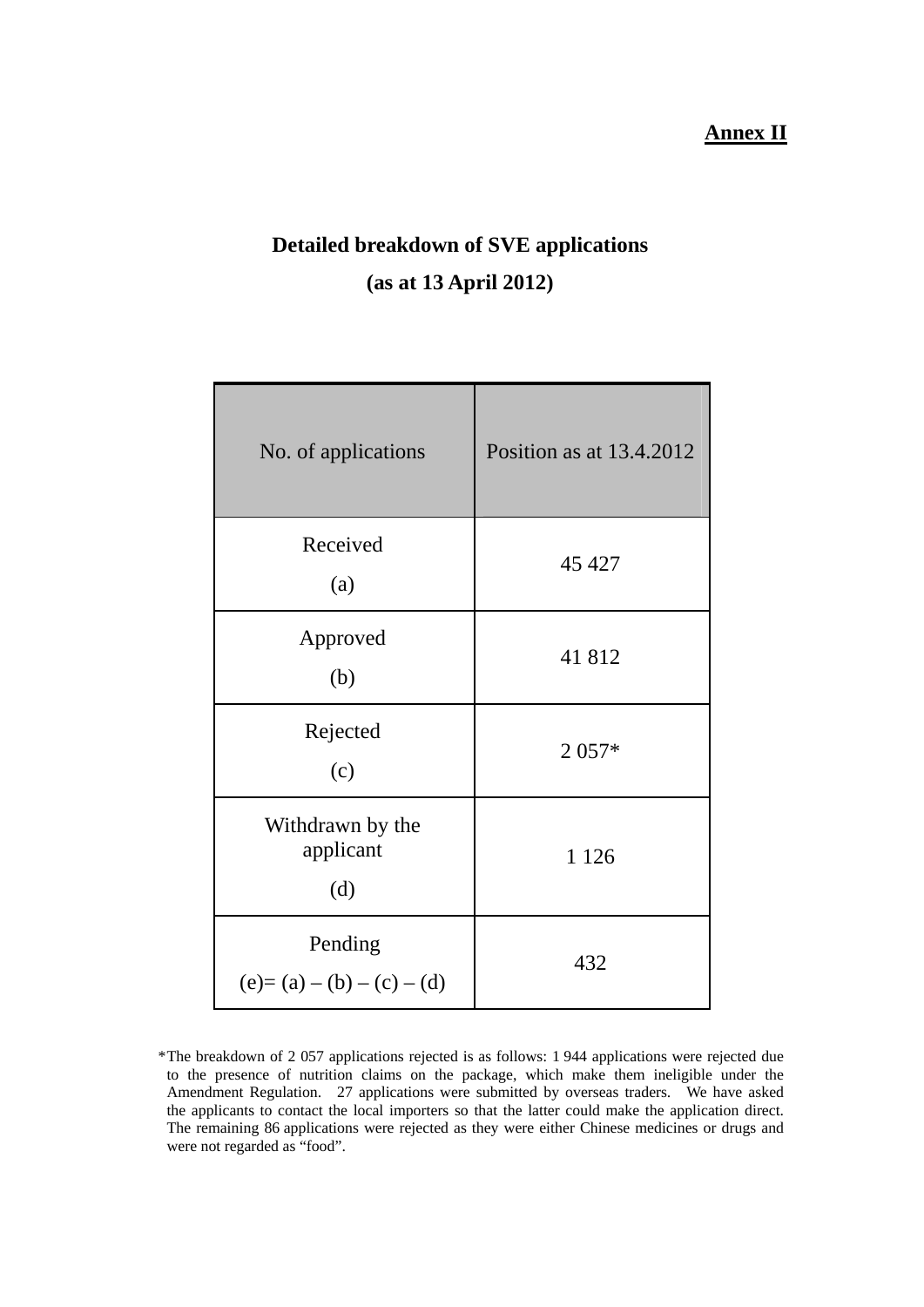#### **Annex III**

<sup>该</sup>想】Onion So叫

<sup>样葱</sup>湯 Onion Soਘ -<br>キセ・キ<sub>バ2キ</sub> - 東米国・東・大道電話

.<br>Inin (milk sama bun) ■清水拌入漏内, 顶流镜方 **ARCHIMEDIROTT** 

 $\frac{\pi}{100}$   $\frac{\pi}{100}$   $\frac{\pi}{100}$ 

15 12 201

Rimman .

# **Trade Guidelines on Preparation of Legible Food Label**

## *Purpose*

 Food label is an important channel of communication between manufacturers and consumers on information about a food product. A legible food label with essential information of the product appropriately marked would assist consumers make informed choices. To promote good practice, this set of guidelines aims at assisting the trade to provide legible information on food label. Officers will also make reference to the guidelines in the interpretation of legibility requirements of food label as stipulated in the Food and Drugs (Composition and Labelling) Regulations (Cap. 132 W).

## *Background*

2. At present, Cap. 132 W requires the following information to be legibly marked on the food label of all prepackaged food, unless otherwise exempted-

- (i) Name of the food;
- (ii) List of ingredients (including ingredients, allergenic substances and additives);
- (iii) Indication of durability;
- (iv) Special conditions for storage or instruction for use;
- (v) Count, weight or volume;
- (vi) Name and address of manufacturer or packer; and
- (vii) Nutrition label.

3. The trade has liberty to design the food label of their products. However, when preparing food labels, apart from putting efforts on designs which could attract attention from their potential buyers, it is also important for traders to note the legal requirement on legibility and to show the required information clearly. When a food label is not properly designed, consumers may have difficulty reading the labels for information they required. This set of guidelines provides principles and examples of legible food labels for traders' reference.

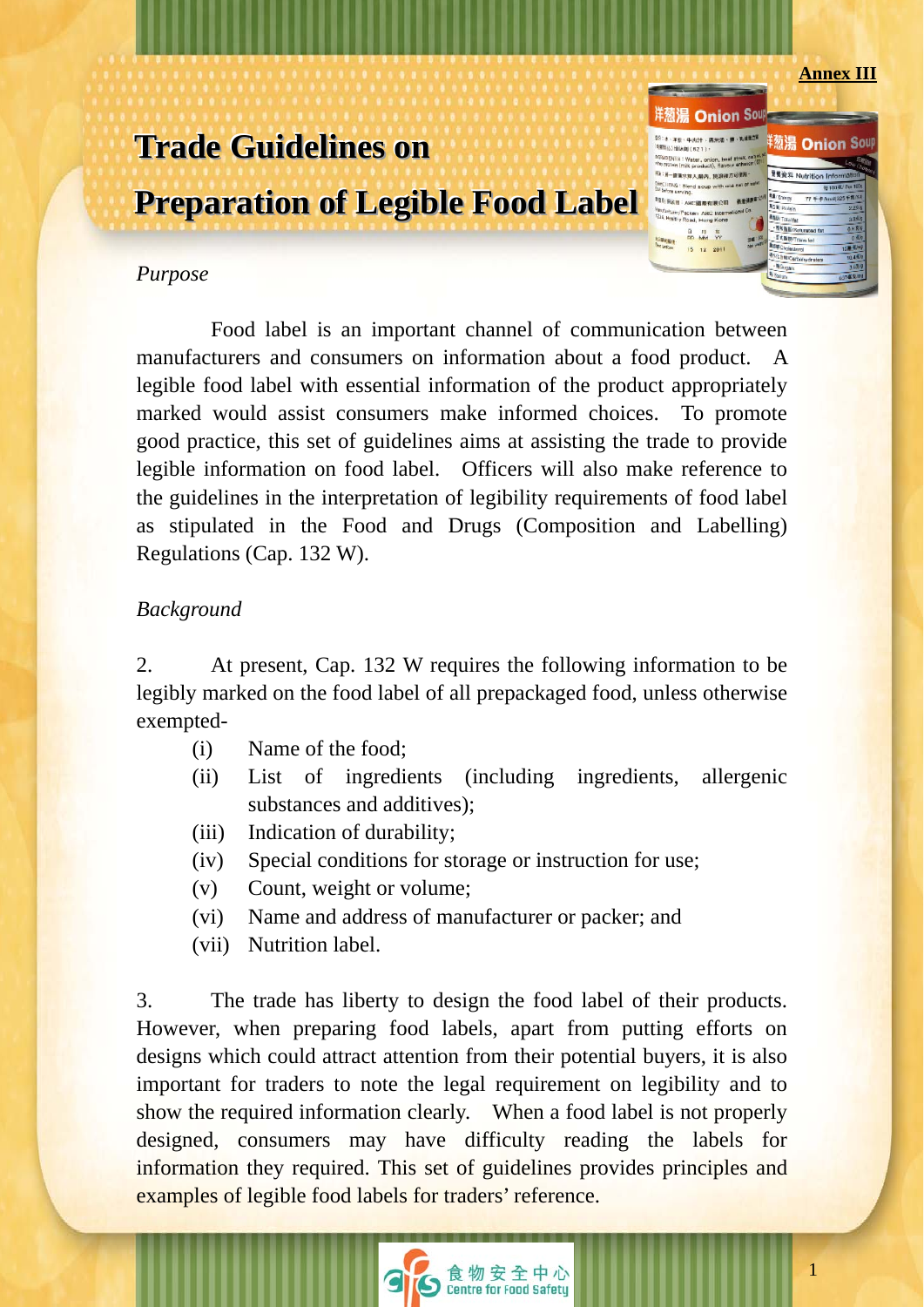## *Elements of legible food label*

4. A number of factors can affect the legibility. The obvious ones include: font size, contrast between the background and the text, and the spacing between the lines. In principle, the font size used in the food label should be as large as possible to facilitate the consumers to read the labels easily.

5. The following provides specific recommendations on the key elements for a reasonably legible food label:

## (i) **Suitable font size**

In general, a font size of at least 1.2 mm x-height\* for English letter and Chinese characters in comparable size is recommended (see example 1). However, the recommended font size may not be always practically feasible. Examples of these situations are some products with limited package size (e.g. package of total surface area less than  $400 \text{cm}^2$ ), some products required to present information in addition to local laws such as those required by international standards and guidelines, infant formula and related food products that needed to provide detailed nutrition information and instruction for consumer use, imported food products that have packaging with limited spacing for affixing label with larger font size, or when the information is presented in more than one language. In any case, a minimum font size of at least 0.8 mm x-height for English letters and 1.8 mm total height for Chinese characters should be provided (see example 2).

*\* x-height is defined as the height of small character x as illustrated below:* 

Total height **Appendix**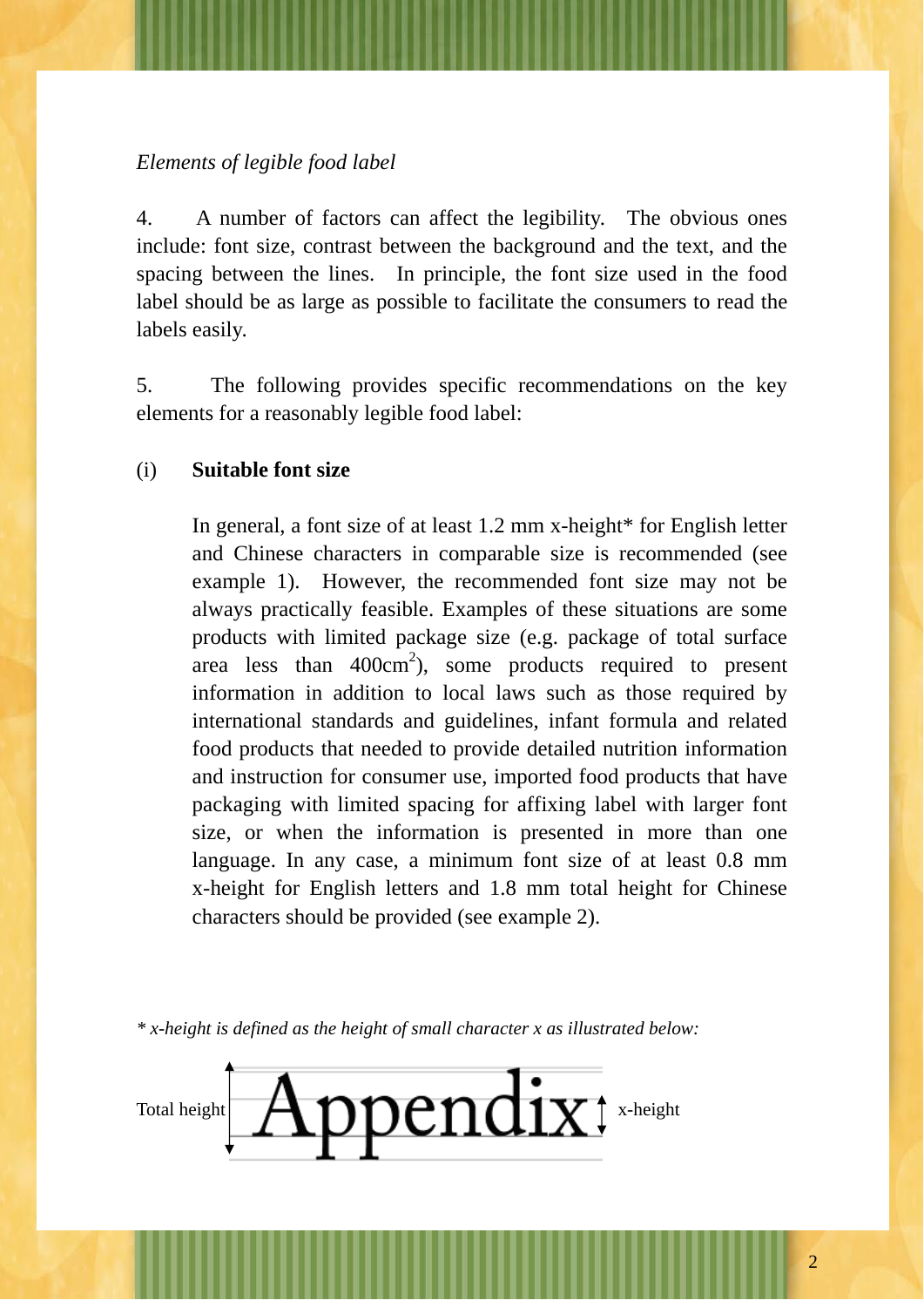## (ii) **Good contrast**

Whenever practical, all black or single dark colour type, printed on a white or other single light colour contrasting background is recommended. It is also acceptable to do it vice versa as long as the words are clearly shown. In addition, for products packed in transparent containers, it is recommended that the food label area should come with a non-transparent contrasting background, so that the clarity of the label would not be affected by the colour or appearance of the food.

## (iii) **Enough spacing**

Words and characters should be displayed in such a manner that they never touch each other or the lines and borders surrounding or seperating the information, if any.

6. Apart from the above elements, it is also noted that the clarity of words may be enhanced by other relevant factors such as appropriate font type, suitable printing technology and non-reflective printing surface.

## *Good examples of legible food labels (Examples 1 – 3)*

## Example 1:

At least 1.2 mm x-height for English letter and Chinese characters in comparable font size (general recommendation)



## Example 2:

Black type on white background, English letter in x-height 0.8mm, Chinese character in 1.8mm total height

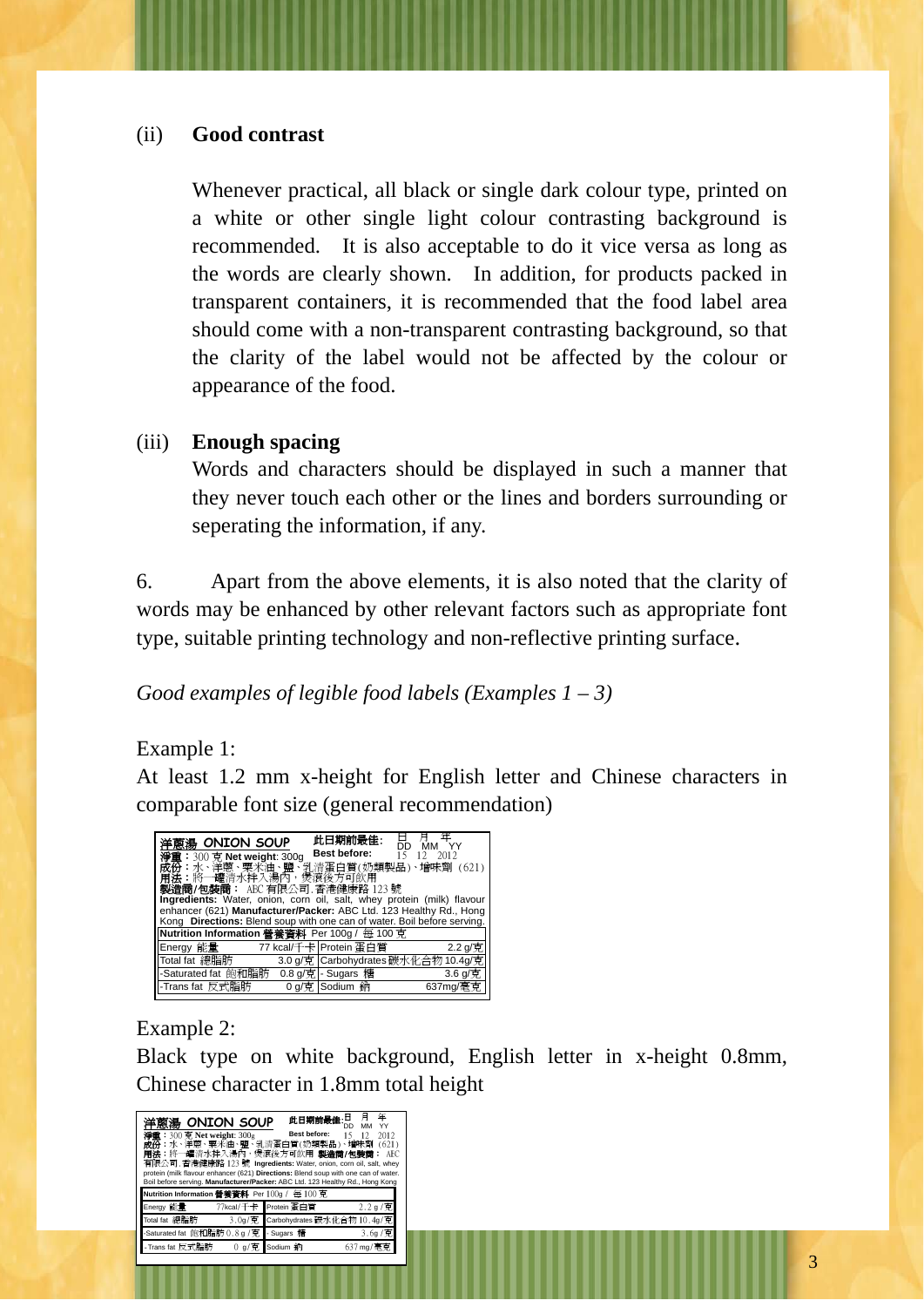Example 3:

Single dark colour type on light colour contrasting background



*Examples of illegible food labels (Examples 4 – 7)* 

# Example 4:

Words could not be clearly shown on patterned backgroud



日 月 年

4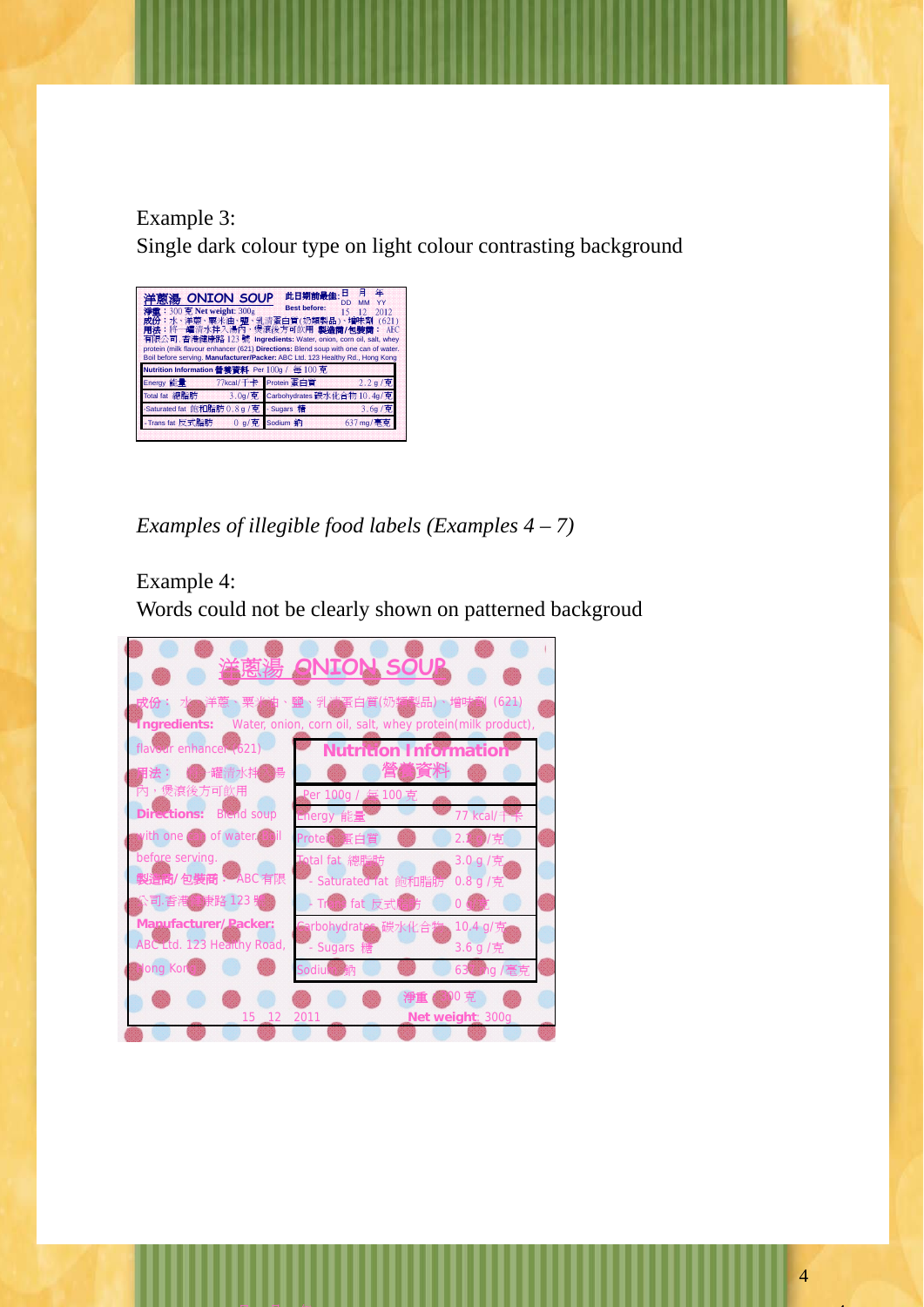## Example 5:

Lack of contrast between text and dark colour background



# Example 6: Light colour type on white background; words are not clearly printed

| 洋蔥湯 ONION SOUP                                                 |                               |                     |
|----------------------------------------------------------------|-------------------------------|---------------------|
| 成份:水、洋蔥、栗米油、鹽、乳清蛋白質(奶類製品)、                                     | 營養資料 Nutrition Information    |                     |
| 增味劑 (621)                                                      |                               | 每 100 克/ Per 100g   |
| <b>Ingredients:</b> Water, onion, corn oil, salt, whey protein | 能量/ Energy                    | 77 <i>千卡</i> / kcal |
| (milk product), flavour enhancer (621)                         | 蛋白質/ Protein                  | $2.2$ 克/ g          |
| 用法:將一罐清水拌入湯內,煲滾後方可飲用。                                          | 總脂肪/Total fat                 | $3.0$ 克 $/g$        |
| <b>Directions:</b> Blend soup with one can of water.           | - <i>餉和脂肪</i> / Saturated fat | 0.87/g              |
| Boil before serving.                                           | - 反式脂肪/Trans fat              | 0克/g                |
| 製造商/包装商: ABC 有限公司. 香港健康路 123 號                                 | 碳水化合物/ Carbohydrates          | 10.4 克/ g           |
| Manufacturer/Packer: ABC Ltd. 123 Healthy Road,                | - <i>癇</i> Sugars             | $3.6$ 克/ g          |
| Hong Kong                                                      | <i>鈉</i> / Sodium             | 637 毫克/ mg          |
| <i>此日期前最佳</i> :<br>$H$ $H$<br>年                                | 淨重: 300 克                     |                     |
| <b>Best before:</b><br>2011                                    | <b>Net weight: 300g</b>       |                     |